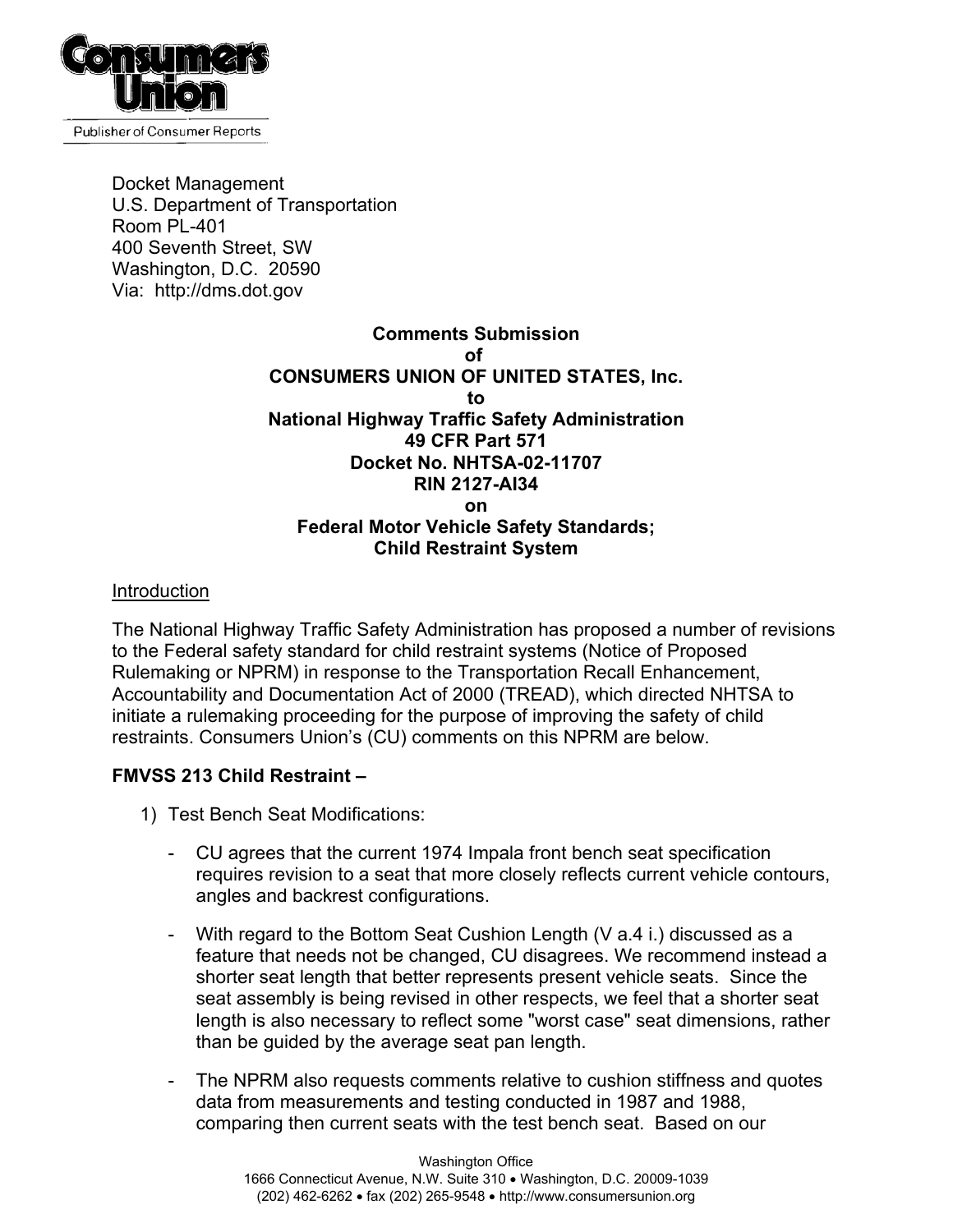experience, CU believes that the cushion stiffness (whether harder or softer) plays a major role in child seat installation and at the very least, new data should be generated to replace the now nearly 15 yr. old data for vehicle seat stiffness. We agree that this characteristic requires further tests and analysis, and we welcome NHTSA's efforts.

- Crash Pulse Modification –The crash pulse modification appears to be directionally correct. We caution however, that the modification should not result in a reduction in the severity of the test; i.e., the safety of the restraint.
- 2) Improved Child Test Dummies:
	- CU has long supported an expansion in the sizes and ages of dummies NHTSA requires be used to test child restraints. We note that the variety of child seats has expanded to accommodate children of varying sizes and weights.
	- It is important to stress that CU has also pressed NHTSA continuously since 1995 to require that all car seats be tested to the limits of the weight ranges recommended for that restraint. Though the addition of the new dummies does alleviate some of these concerns, the current proposal still includes criteria for testing some seats below their claimed weight allowances. For example, seats said to be certified to 40 lbs. will be tested with the HIII 3-yr. old dummy weighing only 33 lbs. as a maximum, and booster seats certified to 65 lbs. will be tested with a weighted HIII 6-yr. old dummy weighing 62 lbs.
	- CU finds this disparity unacceptable. Again, we urge NHTSA to use the opportunity afforded by this rulemaking to find some means of testing all child restraints to the claimed upper limit of their weight range as the only means of truly evaluating the structural integrity of the restraint. Otherwise, the consumer is led to believe that the restraint will perform adequately at the claimed maximum weight when in fact the restraint has not been cash-tested for that weight infant. In our opinion, this borders on false advertising.
	- The options are to develop dummies that reach the maximum weight advertised for a seat, or in the alternative, requiring the addition of ballast weights to existing test dummies to meet current required weight limit. We recommend guidelines for weighting the 33-lb. HIII 3-yr. old dummy to both 35 lbs. and 40 lbs. to match current claims of the seats upper weight limits.
	- Along these same lines, and in response to NHTSA's question, testing infant seats rated to 20 lbs. using the 22-lbs. CRABI dummy is an acceptable alternative as the tested weight will exceed claimed the upper weight limits for car seats.
	- CU also supports the long-term development of an instrumented 10 yr. old dummy to further represent the size and weight of older children.
	- If NHTSA is feels it cannot require testing at the highest level of recommended weight limits of the restraint, then NHTSA should limit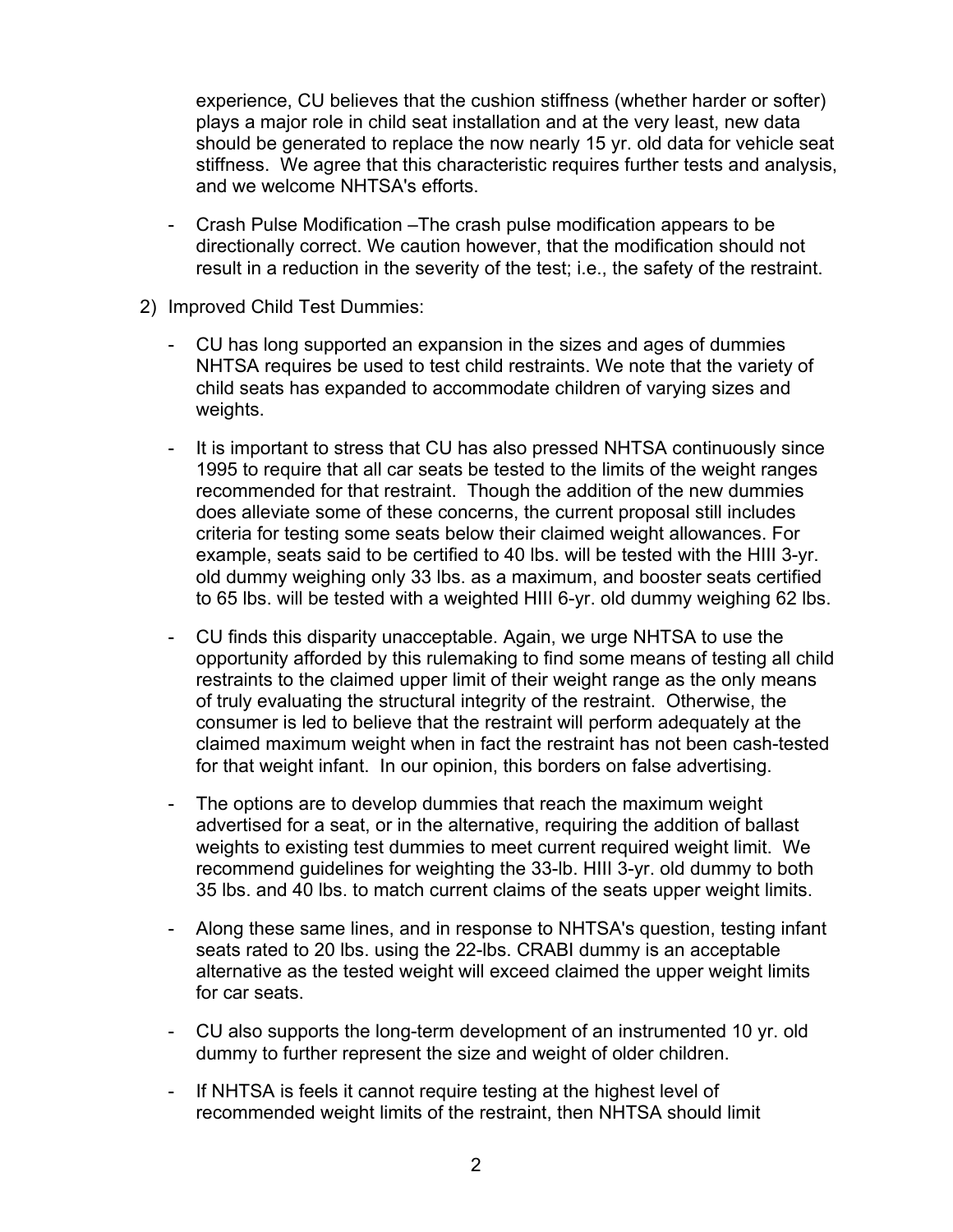manufacturers' ability to advertise car restraint weight maximums to only the weight of the largest dummy used for its certification testing.

- 3) Revised Injury Criteria:
	- CU supports the proposed addition and modification of injury criteria to the FMVSS 213 specification.

## **FMVSS 213 Advanced Notice of Proposed Rulemaking – Side Impact**:

- 1) 20" Excursion limit:
	- Relative to the 20" excursion limit based on the distance between the most inboard LATCH anchors and the door in a Grand Am, CU's Automotive Test Department measured a number of 2002 and 2003 vehicles. Measurements were made in 13 small and large vehicles from the centerline of the most inboard LATCH anchor to the door trim in the left rear outboard seat position. CU found the distances to range between 17"-21" for the 13 vehicles measured and averaging 18.8". CU would caution, based on this limited analysis, that the 20" excursion limit based on the Grand Am may be slightly larger than what exists in many newer vehicles. As such, CU would encourage NHTSA to make similar and more extensive formal measurements on newer vehicles or to solicit the information from vehicle manufacturers prior to finalizing excursion limits in the rulemaking.
- 2) 15 mph rigid wall vs. 20 mph excursion test:
	- CU does not have direct experience with either type of side impact test. While it is clear that head injuries are the focus in side impact tests, NHTSA's comments suggest that it is unclear whether injuries in side impacts are a reflection of head impact or loading injuries relative to the excursion. We suggest that perhaps a rigid wall test would provide the best assessment of actual crash mechanics by providing both evaluations. With a rigid wall set at the excursion limit (20" or final distance), contact with the wall would mean that excursions exceeded the 20" distance but would still allow for neck injury data to be collected as the dummy moved toward the barrier.
	- Appropriate test dummies would need to be developed to correctly evaluate the side impact injury testing criteria we are recommending.
	- CU is not in a position to evaluate the appropriateness of the proposed side crash pulses.
- 3) Countermeasures:
	- Rather than the standard specifying countermeasures, CU supports leaving their determination to the child restraint manufacturers. Instead, NHTSA should specify broad performance criteria for which child restraints must comply.